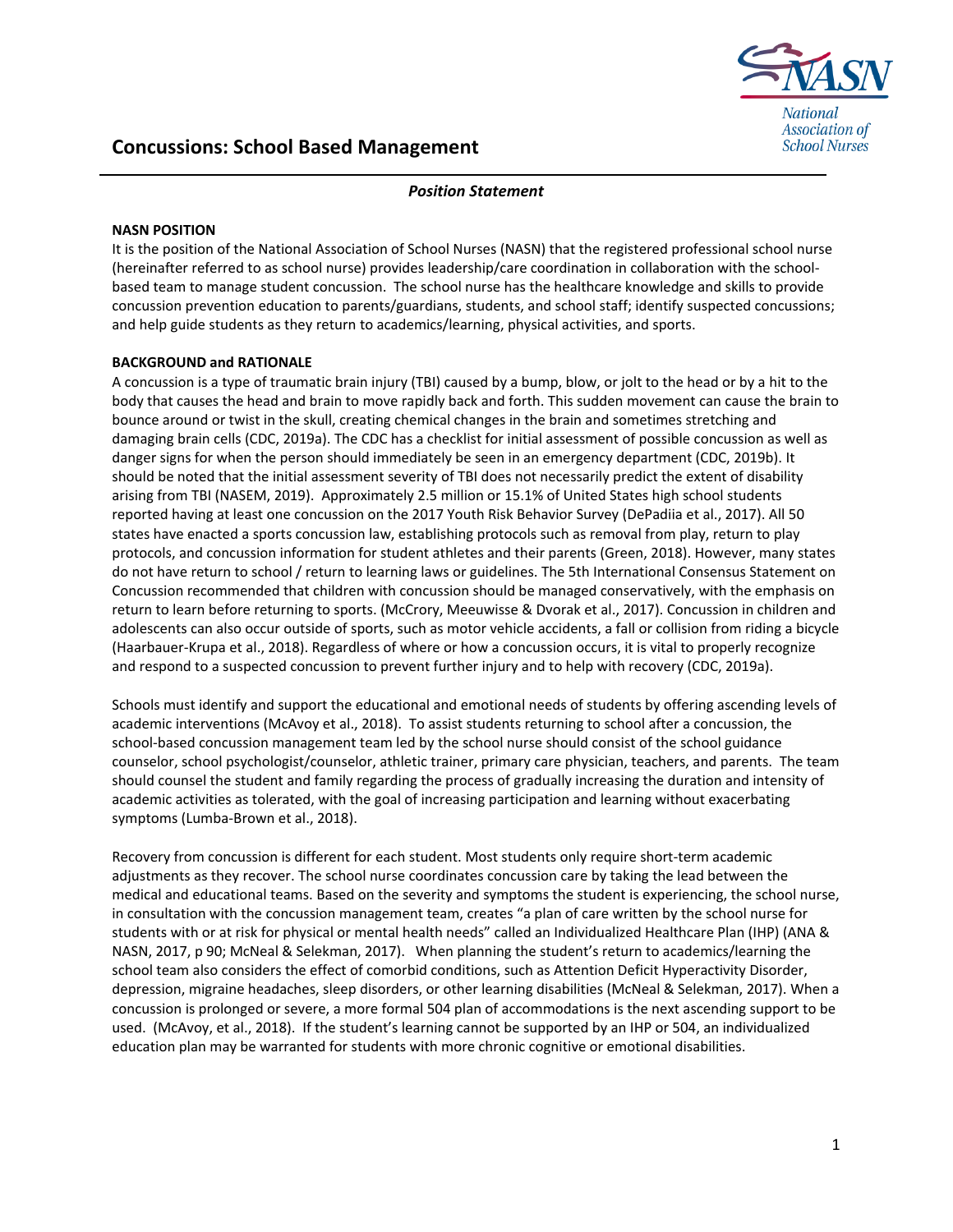The school nurse, individually or as a member of a collaborative school committee, identifies students with possible concussion, makes appropriate referrals, and by way of care coordination leads students and families through the return to academics/learning and eventually a gradual return to physical activity including sports.

#### **REFERENCES**

- American Nurses Association and National Association of School Nurses. (2017). *School nursing: Scope and standards of practice* (3rd ed.). American Nurses Association
- [Centers for Disease Control and Prevention.](http://www.cdc.gov/) (2019a). *HEADS UP: Brain injury basics.* [https://www.cdc.gov/headsup/basics/concussion\\_whatis.html](https://www.cdc.gov/headsup/basics/concussion_whatis.html)
- [Centers for Disease Control and Prevention.](http://www.cdc.gov/) (2019b). *CONCUSSION SIGNS AND SYMPTOMS Checklist*  https://www.cdc.gov/headsup/pdfs/schools/TBI\_schools\_checklist\_508-a.pdf
- DePadilla, L., Miller, G. F., Jones, S. E., Peterson, A. B., & Breiding, M. J. (2018). Self-reported concussions from playing a sport or being physically active among high school students—United States, 2017. *Morbidity and Mortality Weekly Report*, *67*(24), 682.
- National Academies of Sciences, Engineering, and Medicine. (2019). *Evaluation of the Disability Determination Process for Traumatic Brain Injury in Veterans*. National Academies Press.
- Green, J. (2018). State legislatures continue to update concussion laws. *National Federation of State High School Associations. https://www.nfhs.org/articles/state-legislatures-continue-to-update-concussion-laws*.
- Haarbauer-Krupa, J., Arbogast, K. B., Metzger, K. B., Greenspan, A. I., Kessler, R., Curry, A. E., ... & Master, C. L. (2018). Variations in mechanisms of injury for children with concussion. *The Journal of pediatrics*, *197*, 241-248.
- Lumba-Brown, A. Yeates, K. O., Sarmiento, K., Breiding, M. J., Haegerich, T. M., Gioia, G. A., ... & Joseph, M. (2018). Centers for Disease Control and Prevention guideline on the diagnosis and management of mild traumatic brain injury among children. *JAMA pediatrics*, *172*(11), e182853-e182853.
- McAvoy, K., Eagan-Johnson, B., & Halstead, M. (2018). Return to learn: Transitioning to school and through ascending levels of academic support for students following a concussion. *NeuroRehabilitation*, *42*(3), 325-330.
- McCrory, P., Meeuwisse, W., Dvořák, J., Aubry, M., Bailes, J., Broglio, S., Cantu, R. C., Cassidy, D., Echemendia, R. J., Castellani, R. J., Davis, G. A., Ellenbogen, R., Emery, C., Engebretsen, L., Feddermann-Demont, N., Giza, C. C., Guskiewicz, K. M., Herring, S., Iverson, G. L., Johnston, K. M., … & Vos, P. E. (2017). Consensus statement on concussion in sport-the 5<sup>th</sup> international conference on concussion in sport held in Berlin, October 2016. *British journal of sports medicine*, *51*(11), 838–847[. https://doi.org/10.1136/bjsports-2017-](https://doi.org/10.1136/bjsports-2017-097699) [097699](https://doi.org/10.1136/bjsports-2017-097699)
- McNeal, L., & Selekman, J. (2017). Guidance for return to learn after a concussion. *NASN school nurse*, *32*(5), 310- 316.

#### **Acknowledgement of Authors:**

Linda Neumann, RN Joshua Landry, BSN, RN, NCSN Lori Haapala, BSN, RN, NCSN Constance Griffin, BS, RN, NCSN, AE-C